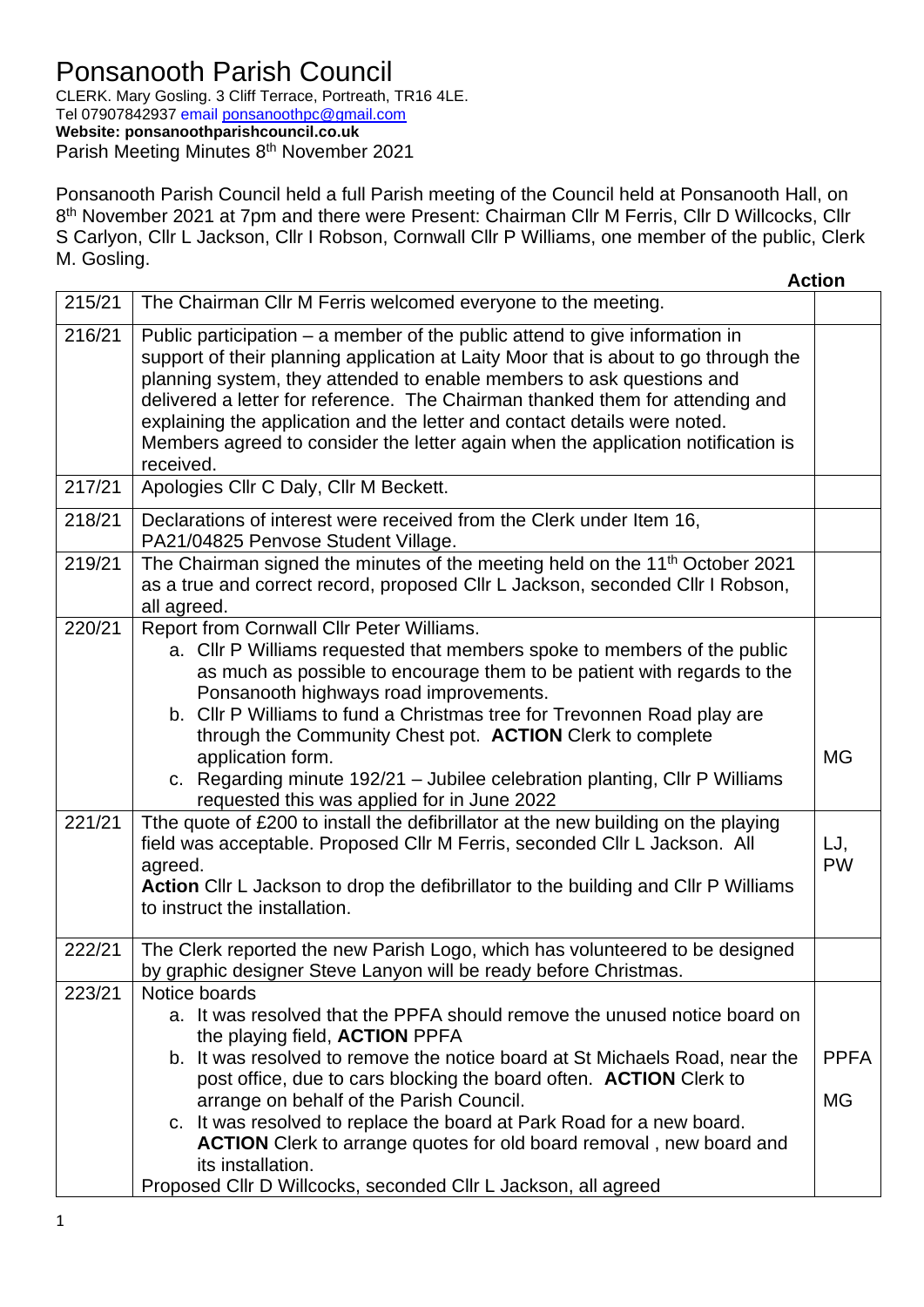| 224/21 | Due to a flaw in the PFI contract that the School has for the playing field grass<br>cutting there is a short fall this year for the playing field grass cutting costs. As<br>the playing field is part used by the community and not just the school, members<br>resolved to contribute towards the grass cutting for this financial year only, to<br>ensure the grass is cut for the community's use. The associated costs are<br>£750.00, proposed Cllr D Willcocks, seconded Cllr I Robson, all agreed. |           |
|--------|-------------------------------------------------------------------------------------------------------------------------------------------------------------------------------------------------------------------------------------------------------------------------------------------------------------------------------------------------------------------------------------------------------------------------------------------------------------------------------------------------------------|-----------|
| 225/21 | Renewal of maintenance contracts – it was resolved that a working meeting be<br>arranged to review and tender for the new contract due to start in April 2022.<br>CIIr D Willcocks and CIIr L Jackson volunteered for this. <b>ACTION</b> Clerk to<br>arrange group meeting on Zoom. Proposed CIr D Willcocks, seconded CIIr M<br>Ferris, all agreed.                                                                                                                                                       | <b>MG</b> |
| 226/21 | CIIr D Willcocks outlined the current Falmouth and Penryn community network<br>priorities. The Parish Council have been consulted on priorities for the coming<br>year. Cllr D Willcocks proposed, and Cllr M Ferris seconded the Priorities be<br>the following.                                                                                                                                                                                                                                           |           |
|        | 1. Climate change and the priorities within this are (these priorities<br>are taken from the COP 26 Cornwall event)<br>a. How we create and use Energy<br>b. How we Travel (Transport)<br>c. How we consume (Circular economy, Recycling<br>and waste)<br>d. How we enhance our environment<br>e. How we Make things and Provide Services<br>(business)<br>f. How we grow things and what we eat<br>(agriculture)                                                                                           |           |
|        | 2. Housing Crisis; how can we work together as a community network<br>to help come up with solutions.<br>3. Opportunity for Cornwall Council to explain how they are set up<br>(organised), how and what services they deliver and how we can help<br>as Parish and Town councils to improve the efficiency and effectiveness<br>of the delivery of these services.<br>4. Hub for Highway schemes                                                                                                           |           |
| 227/21 | Ponsanooth Parish Vision and Action plan – it was resolved to arrange a<br>working group to review the action plan and Parish Council vision and then<br>report back to the next meeting. Cllr D Willcocks, Cllr M Ferris and Cllr L<br>Jackson volunteered for this. Proposed Cllr D Willcocks, seconded Cllr M<br>Ferris. ACTION Clerk to arrange a meeting on Zoom                                                                                                                                       | MG        |
|        | Planning                                                                                                                                                                                                                                                                                                                                                                                                                                                                                                    |           |
| 228/21 | <b>PA21/09444</b> Laity Cottage, Laity Moor – Members resolved to support the<br>application on the basis there is a design and access statement, and materials<br>match the existing building including the garage door. Proposed Cllr D<br>Willcocks, seconded Cllr M Ferris, all agreed.                                                                                                                                                                                                                 |           |
| 229/21 | <b>PA21/09195</b> Erection of Annexe Karel Maru, Palean Cross – Members<br>resolved to not support the applications an annex should be subservient to the                                                                                                                                                                                                                                                                                                                                                   |           |